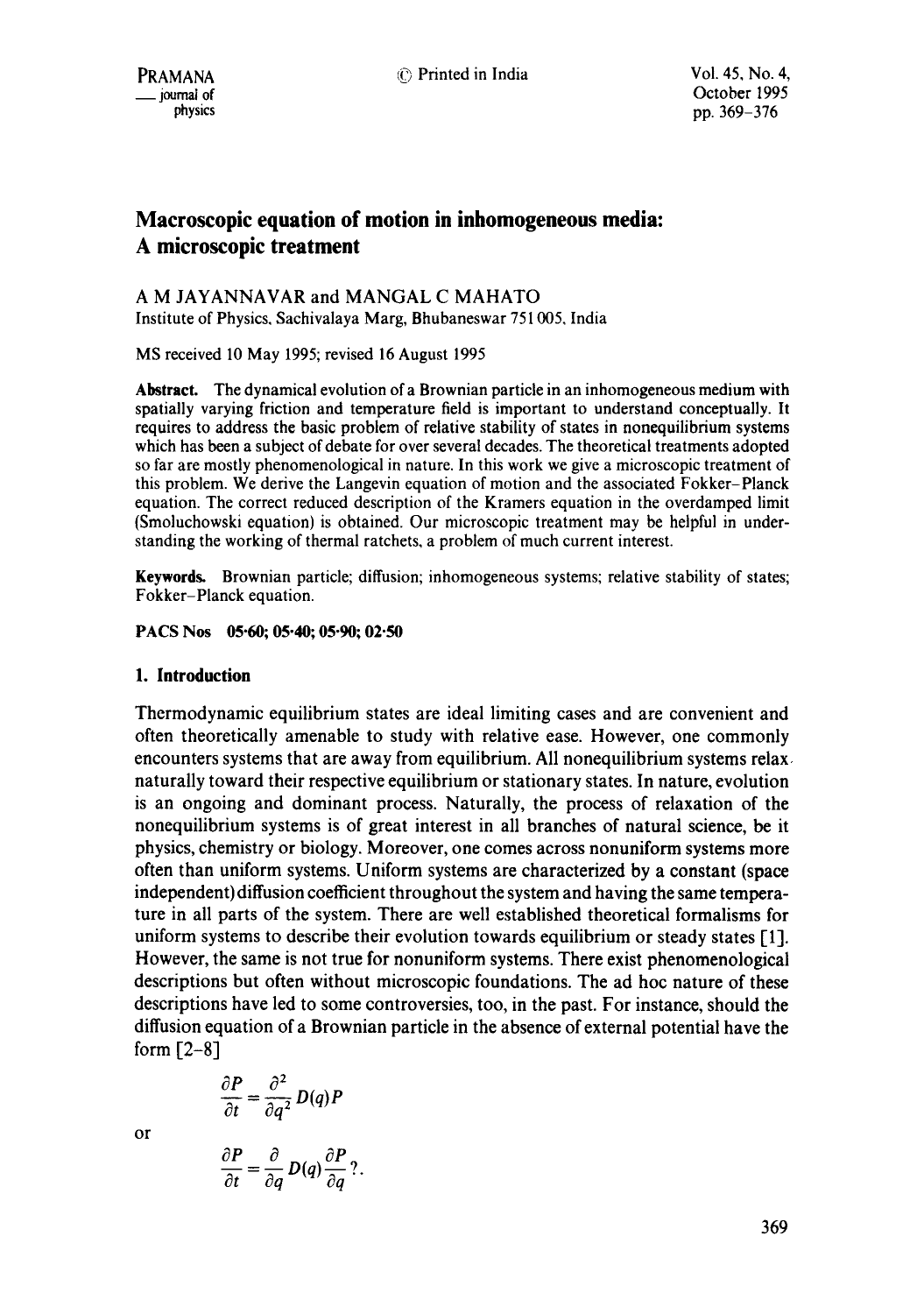### *A M Jayannavar and Mangal C Mahato*

However, considerable progress has been made to make the theories of relaxation of nonuniform systems self-consistent [2, 4, 8, 10].

In this work, we seek to clarify some of the issues pertaining to this important case of nonuniform systems in a systematic manner. We derive, from microscopic theory, the Kramers equation for the joint probability distribution of position and velocity of a Brownian particle in an inhomogeneous, nonisothermal medium. We then proceed to find the correct Smoluchowski limit to the Kramers equation. This, however, is not a mathematical problem alone; the underlying conceptual development is quite appealing and, as mentioned earlier, is subject to ongoing controversies for over several decades  $[2-8]$ .

The evolution of a Brownian particle in condensed media is the most familiar example of a nonequilibrium process. The process is accompanied by frictional dissipation but aided by associated fluctuations. Nonequilibrium behaviour of macroscopic uniform systems is described well by linear-response theory when the initial state of the system is close to equilibrium. The fluctuation-dissipation theorem relating the power absorbed by the system to the intrinsic fluctuations in the system in equilibrium has foundations in the linear response theory. But, when the system is far from equilibrium the linear response theory cannot be relied upon. In most of the physical systems, whether close to or far from equilibrium, the approach to equilibrium can, however, be likened to one kind or other of a diffusion process; it may be translational diffusion of particles, rotational diffusion of macromolecules, spin diffusion of spin systems, heat or thermal diffusion in solids, energy diffusion in excitonic motion in semiconductors, and so on. The diffusion process in inhomogeneous systems, therefore, calls for added attention.

In the case of uniform systems the diffusion constant  $D = \eta^{-1} k_B T$ , where  $\eta$  is the friction coefficient and  $T$  the temperature. However, for nonuniform systems the space, q, dependence of the diffusion comes separately through  $\eta(q)$  and  $T(q)$ . The origin of  $r(q)$  and  $T(q)$  and the manner in which they influence the relaxation of the nonequilibrium system are entirely different. The variation of  $\eta(q)$  (in the absence of spatial variation of temperature) influences the dynamics of particle in a potential field and helps the system to approach towards its equilibrium or steady states. The relative stability of the competing states is generally governed by the usual Boltzmann factor in the local neighbourhood of the corresponding (representative) potential wells. A change in the potential barrier between two potential well minima changes the relaxation rate but leaves the relative stability of the two well states unchanged. This simple fact, however, may not apply for more general systems when the temperature is nonuniform along the potential surface (or spatial coordinate).

Landauer, in a series of papers  $[2-5]$ , argues that for systems with nonuniform temperature the relative stability of two states will be affected by the detailed kinetics all along the pathways (on the potential surface) between the two states under comparison. It is the effect of thermal fluctuations that plays a crucial role and the resulting effective potential surface may have completely different nature from that of uniform temperature. With the help of his blowtorch theorem Landauer [3] shows that a change of temperature away from uniformity even at very unlikely positions of the system on the potential surface may cause probability currents to set in moving the system towards a new steady state situation changing thereby the relative stability of the otherwise locally stable states. This known important fact, however, has received much less attention in the literature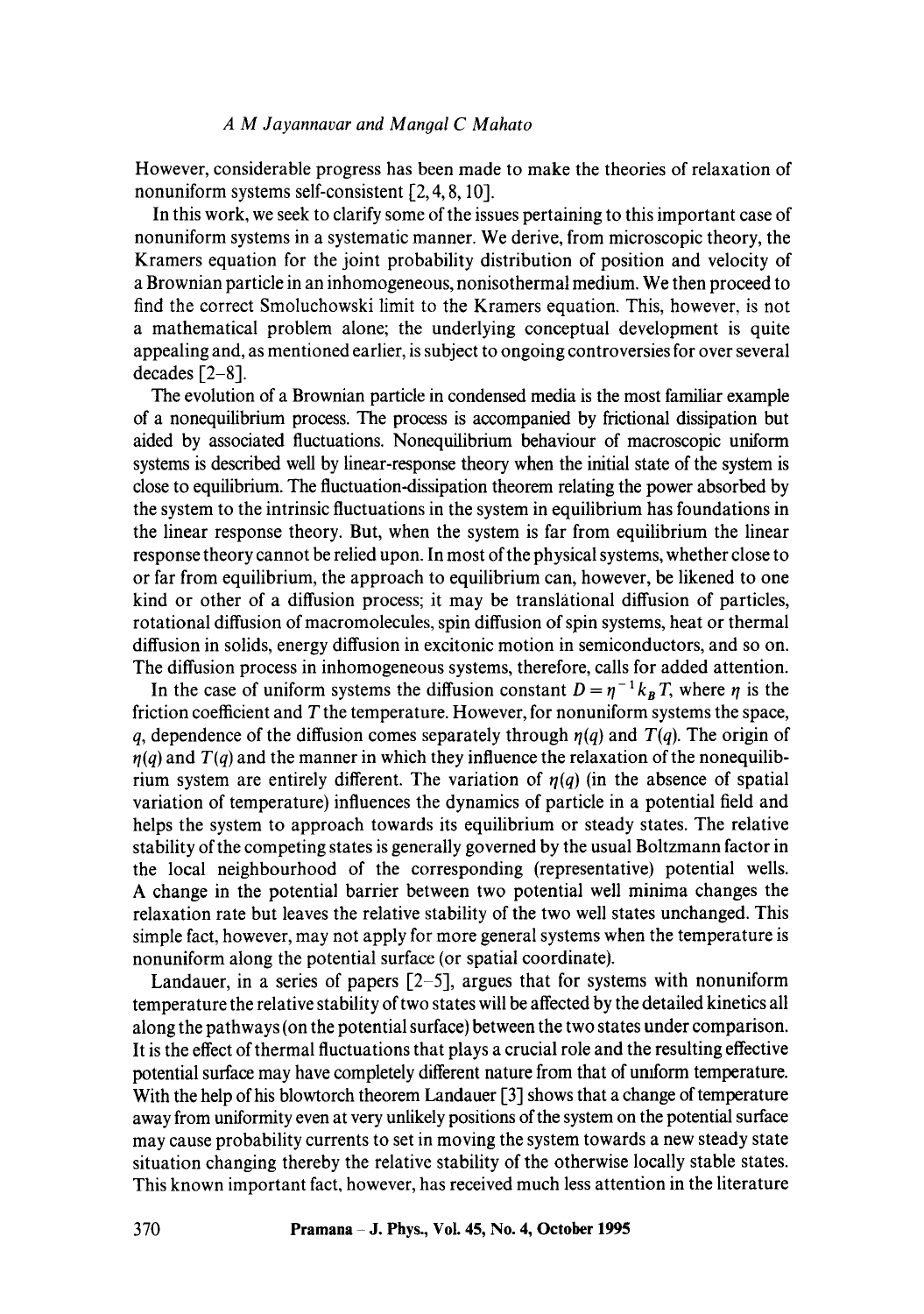#### *Brownian particle in an homogeneous medium*

than it deserves. This effect can have important consequences on the particle motion in nonuniform systems, for instance, the kinetics of growth of crystalline nuclei in the melt around its critical size. The latent heat generation being, in this example, responsible for the creation of nonuniform temperature field across the surface of the nucleus. Nonuniform temperature field can also be generated by shining light on semiconductors. One can have nonuniform temperature field also because of nonuniform distribution of electrons and of phonons (or of quasiparticles in general) with different characteristic temperatures in a solid. It has been suggested that the nonuniform temperature field can produce current in a closed ring [3, 6, 9]. There has been a lot of theoretical work reported in recent times on thermal ratchets [10]. These works are inspired by the observed predominantly unidirectional protein (macromolecule) motion in biological systems even in the absence of obvious external forces and thermal gradients. The idea of relative stability of states in nonuniform temperature systems can help to understand the working of the thermal ratchets better  $\lceil 11, 12 \rceil$ . These are but few examples where nonuniform temperature field can have important bearing on the dynamical evolution. A systematic formalism to deal with such a situation is, therefore, essential.

In the following sections we proceed systematically to set up a formalism from microscopic theory. We derive the Kramers equation for space dependent friction coefficient and nonuniform temperature field. We then go over to obtain the correct Smoluchowski limit of the Fokker-Planck equation. Before concluding we also give the correct Langevin equation in the overdamped limit that is approximated properly to order  $n(a)^{-1}$ .

### **2. Microscopic derivation of Langevin equation in a space dependent friction field**

To obtain Langevin equation in a space dependent friction field we consider the motion of a subsystem (Brownian particle) described by its coordinate  $Q$  and momentum  $P$  and subjected to an external potential field  $V(0)$  of the system. We assume the subsystem to be in contact with a thermal (phonon) bath. The bath oscillators are described by coordinates  $q_{\alpha}$  and momentum  $p_{\alpha}$  with characteristic frequencies  $\omega_{\alpha}$ . For our calculation we consider the total Hamiltonian

$$
\mathcal{H} = \frac{P^2}{2M} + V(Q) + \sum_{\alpha} \left[ \frac{p_{\alpha}^2}{2m_{\alpha}} + \frac{m_{\alpha}\omega_{\alpha}^2}{2} \left( q_{\alpha} - \lambda_{\alpha} \frac{A(Q)}{m_{\alpha}\omega_{\alpha}^2} \right)^2 \right],
$$
 (1)

where M is the Brownian particle mass and  $m<sub>a</sub>$  are the masses of the bath oscillators. The interaction of the subsystem with the thermal bath [13] is through the linear coordinate-coordinate coupling term  $\lambda_{\alpha}q_{\alpha}A(Q)$ . From (1) one obtains the following equations of motion

$$
\dot{Q} = \frac{P}{M},\tag{2a}
$$

$$
\dot{P} = -V'(Q) + \sum_{\alpha} \lambda_{\alpha} A'(Q) \left[ q_{\alpha} - \lambda_{\alpha} \frac{A(Q)}{m_{\alpha} \omega_{\alpha}^2} \right],
$$
\n(2b)

$$
\dot{q}_x = \frac{p_x}{m_x},\tag{2c}
$$

**Pramana - J. Phys., Vol. 45, No. 4, October 1995 371**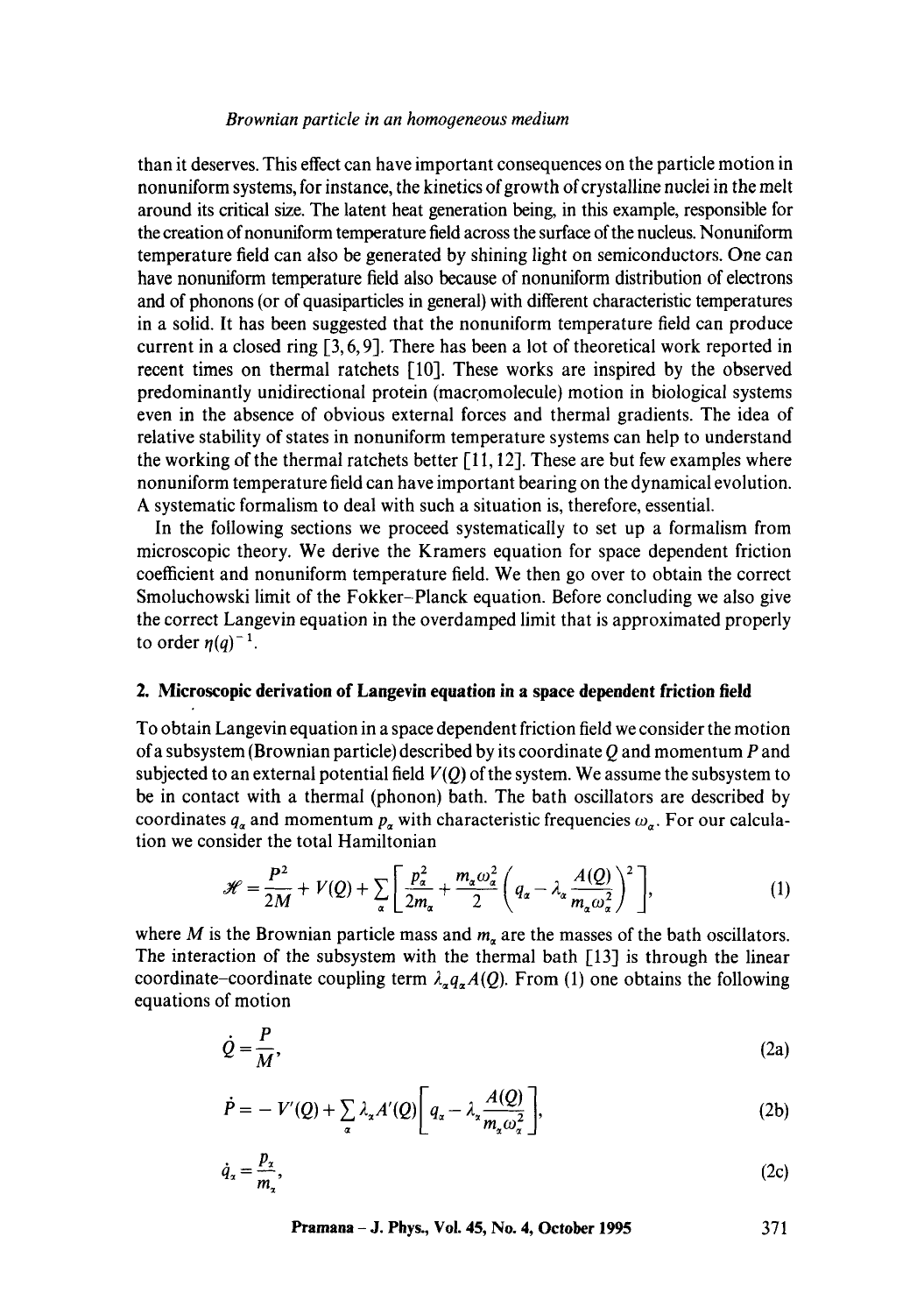A M Jayannavar and Mangal C Mahato

and

$$
\dot{p}_x = -m_x \omega_x^2 q_x + \lambda_x A(Q), \qquad (2d)
$$

where  $A'(Q)$  is the derivative of  $A(Q)$  with respect to Q. After solving (2c) and (2d) for  $q<sub>x</sub>$ using the method of Laplace transform and substituting its value in (2b), we obtain the Langevin equation of motion for  $Q$  and  $P$ .

$$
\dot{Q} = \frac{P}{M},\tag{3a}
$$

$$
\dot{P} = -V'(Q) - \eta [A'(Q)]^2 \frac{P}{M} + A'(Q)f(t).
$$
 (3b)

Thus, the effect of interaction of the Brownian particle with the thermal bath is to introduce a friction term and a fluctuating term  $f(t)$  in the equation of its motion. The fluctuating term is given by

$$
f(t) = \sum_{\alpha} \lambda_{\alpha} \left[ q_{\alpha}(0) \cos(\omega_{\alpha} t) + \frac{\dot{q}_{\alpha}(0)}{\omega_{\alpha}} \sin(\omega_{\alpha} t) \right],
$$
 (4a)

where  $q<sub>x</sub>(0)$  and  $\dot{q}<sub>x</sub>(0)$  are the initial positions and velocities of the bath variables. The force  $f(t)$  is fluctuating in character because of the associated uncertainties in these initial conditions of the bath variables. However, as the thermal bath is characterized by its temperature T, the equilibrium distribution of bath variables is given by the Boltzmannian form, so that  $f(t)$  follows the following statistics

$$
\langle f(t) \rangle = 0 \tag{4b}
$$

and

$$
\langle f(t)f(t')\rangle = \sum_{x} \frac{\lambda_x^2 k_B T}{m_x \omega_x^2} \cos(\omega_x(t - t'))
$$
  
=  $2k_B T \eta \delta(t - t')$ . (4c)

To arrive at equations (3b) and the last term of (4c) we have assumed [ 13, 14, 15] ohmic spectral density for the bath oscillators, i.e.,

$$
\rho(\omega) = \frac{\pi}{2} \sum_{\alpha} \frac{\lambda_{\alpha}^2}{m_{\alpha} \omega_{\alpha}} \delta(\omega - \omega_c) = \eta \omega \exp(-\omega/\omega_c).
$$

The upper cut-off frequency  $\omega_c$  is assumed to be much larger than the characteristic frequencies of the system. Equations (3b) and (4c) correspond to the well known Markovian limit and are valid for time scales  $t > 1/\omega_c$ , which can be made arbitrarily small by appropriately choosing  $\omega_c$ . For details we refer to [14, 15]. It should be noted that the transient terms have been neglected at time scales  $t > \omega_c^{-1}$  to arrive at (3b), and is perfectly valid under Markovian approximation [15]. It is noted that  $A'(Q) = \text{con-}$ stant corresponds to a uniform friction coefficient. Redefining,  $\eta[A'(Q)]^2 = \eta(Q)$  and  $f(t)/\sqrt{T\eta} \rightarrow f(t)$ , and putting  $M = 1$ , we get,

$$
\dot{Q} = P,\tag{5a}
$$

$$
\dot{P} = -V'(Q) - \eta(Q)P + \sqrt{\eta(Q)T}f(t),
$$
\n(5b)

### **372 Pramana - J. Phys., Vol. 45, No. 4, October 1995**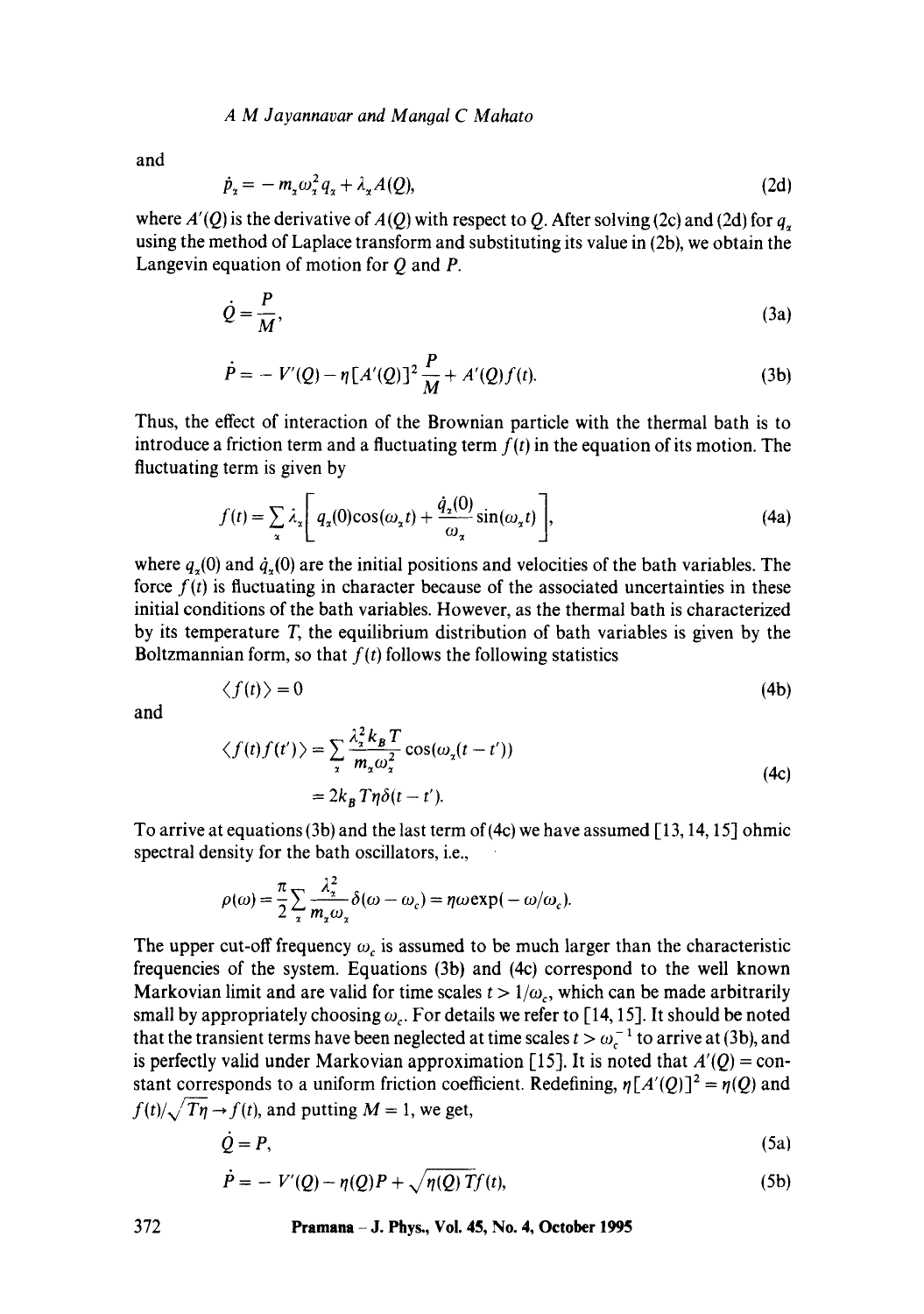*Brownian particle in an homogeneous medium* 

with

$$
\langle f(t)f(t')\rangle = 2k_B \delta(t-t'). \tag{5c}
$$

It is instructive to note that one could take  $\eta(Q)$  to be constant piecewise along Q; in each piece of these Q segments (5b) would correspond to a constant friction coefficient but with the same statistical character of  $f(t)$  as in any other Q intervals.

# 3. **Microscopic Markovian Langevin equation with space dependent friction and temperature**

We have so far derived the Langevin equation of motion (from a microscopic Hamiltonian) of a Brownian particle with space dependent friction keeping the temperature constant. We, now, consider a system for which the temperature too is space dependent  $T(Q)$ . At this point it is pertinent to note the following important fact, however, It is quite well known that when a charged Brownian particle is subjected to an electric field charge current results. Similarly, when it is subjected to a thermal gradient thermal current flows in the system. However, in the former case the effect of the electric field can be incorporated in the particle Hamiltonian as a potential term whereas temperature gradient cannot be incorporated as the potential term in the Hamiltonian formalism. Therefore, in order to incorporate the effect of the temperature inhomogeneity we reason as follows. The Brownian particle comes in contact with a continuous sequence of independent temperature baths as its coordinate Q changes in time. Equivalently, each space point of the system is in equilibrium with a thermal bath of characteristic temperature *T(Q).* In what follows we accept this idea and incorporate temperature inhomogeneity into the equations of motion (5). Henceforth, for notational simplicity, the coordinate  $Q$  and momentum  $P$  are replaced by the corresponding lower case letters q and p, respectively, reserving P for probability distribution.

For the sake of argument we consider, for the time being, the system to be subdivided in space q into several small segments and represent the segments  $\Delta q$  around q by indices *i*. Each segment is connected to an independent thermal bath at temperature  $T<sub>i</sub>$ with corresponding random forces  $f_i(t)$ . The last term on the right hand side of (5b), is therefore replaced by  $\sqrt{\eta(q)} T_i f_i(t)$  for the segment i. As the two different segments are each coupled to an independent temperature bath we have  $\langle f_i(t) f_j(t') \rangle = 2k_B \delta_{ij} \delta(t - t')$ . Because  $f(t)$  is  $\delta$ -correlated in time, as the particle evolves dynamically the fluctuation force  $f_i(t)$  experienced by the Brownian particle while in the space segment i at time t will have no memory about the fluctuating force experienced by it at some previous time t' while in the space segment  $j \neq i$ . Hence the space-dependent index i in  $f_i(t)$  can be ignored. Now, taking a continuum limit, the stochastic equations of motion of the Brownian particle, in an inhomogeneous medium with space dependent friction and nonuniform temperature, are given by,

$$
\dot{q} = p,\tag{6a}
$$

and

$$
\dot{p} = -V'(q) - \eta(q)p + \sqrt{\eta(q) T(q)} f(t), \tag{6b}
$$

with

$$
\langle f(t)f(t')\rangle = 2k_B \delta(t-t'). \tag{6c}
$$

It is also important to note and repeat that as long as the random force is delta correlated

**Pramana - J. Phys., Vol. 45, No. 4, October 1995 373**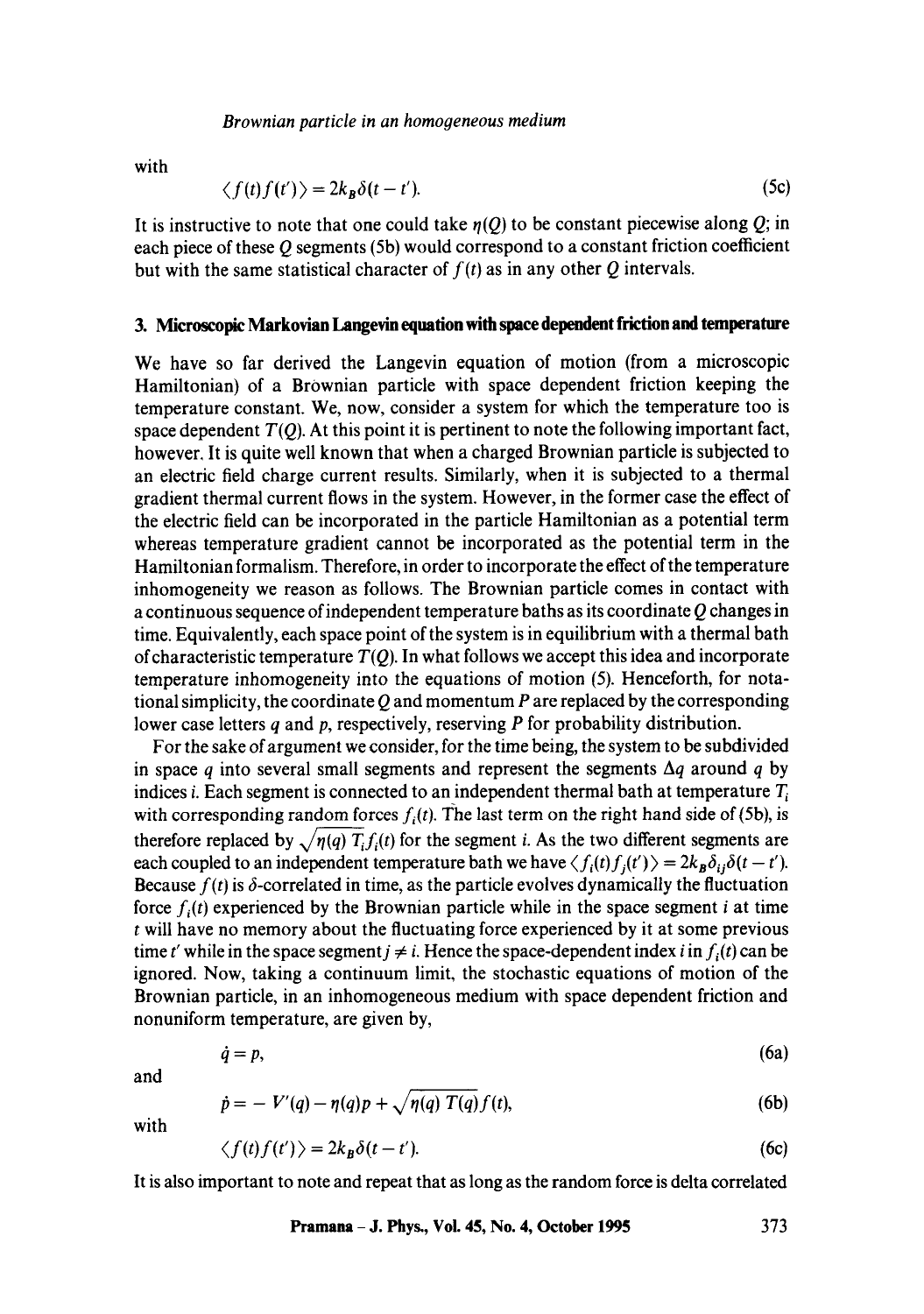### *A M Jayannavar and Mangal C Mahato*

in time, the final results remain unaffected provided we incorporate space dependence in  $f(t) \rightarrow f(q, t)$  such that  $\langle f(q, t) f(q', t) \rangle = 2g(q - q')\delta(t - t')$  with  $g(0) = 1$ .

#### **4. Derivation of Kramers and Smoluchowski equations**

It is, now, a straightforward exercise to derive the corresponding Fokker-Planck equation. We put  $M = 1$  so that  $p = v$ , the velocity of the Brownian particle. The stochastic differential equations (6a) and (6b) can be converted into an equation for probability density  $P(q, v, t)$  using the well-known van Kampen lemma [16]. To this end, we consider a cloud of initial phase points of density  $\rho(q, v, t)$  in  $(q, v)$  phase space each point  $(q, v)$  of which is evolving in time according to (6a) and (6b). The phase fluid evolves according to the stochastic Liouville equation (continuity equation)

$$
\frac{\partial \rho}{\partial t} = -\nabla_q(\dot{q}\rho) - \nabla_v(\dot{v}\rho). \tag{7}
$$

In order to obtain the equation for the evolution of  $P(q, v, t)$  we ensemble average  $(\langle \cdots \rangle)$  eq. (7) over all realizations of the random force of given statistics and use the well-known result (van Kampen lemma) [16]

$$
\langle \rho \rangle = P(q, v, t). \tag{8}
$$

The averaging procedure is carried out after substituting for  $\dot{q}$  and  $\dot{v}$  in (7) from (6). A term like  $\langle \rho f(t) \rangle$  appears which is evaluated using the Novikov theorem [17]. For details see refs [18, 19]. From this we obtain the desired Fokker-Planck equation

$$
\frac{\partial P(q, v, t)}{\partial t} = -v \frac{\partial P(q, v, t)}{\partial q} - V'(q) \frac{\partial P(q, v, t)}{\partial v} + \eta(q) \frac{\partial}{\partial v} \left\{ v P(q, v, t) + k_B T(q) \frac{\partial}{\partial v} P(q, v, t) \right\}.
$$
 (9)

This is the Kramers equation for space dependent friction coefficient  $\eta(q)$  and nonuniform temperature  $T(q)$ , derived from microscopic theory. It should be noted that van Kampen had assumed (9) as the model Kramers equation to start with to study the diffusion of a Brownian particle in a ring due to the combined effect of space dependent friction coefficient and the temperature inhomogeneity [6]. Equations (6) and (9) are valid for all friction coefficients, low as well as high. It is, however, hard to slove (9) in general cases. Moreover, in many of the practical situations one does not need the detailed motion of the Brownian particle at time scales much smaller than the characteristic time scales of order  $\eta^{-1}$ . Therefore, sometimes it is unnecessary to retain the fast variables v.

In most of the problems of physical interest (overdamped case) the marginal distribution  $P(q, t)$  suffices to describe the motion of a Brownian particle. In the case of uniform systems, that is, when  $\eta$  = constant and  $T$  = constant, the reduction of *P(q, v, t)* to  $P(q, t)$  is well known and goes by the name of adiabatic elimination. One simply sets  $\dot{p} = 0$  in (6b) to obtain the overdamped Langevin equation. From these one obtains the Fokker-Planck equation for *P(q, t).* The overdamped Langevin equation so obtained is correct to order  $\eta^{-1}$ . For inhomogeneous systems, however, the integration of (7) to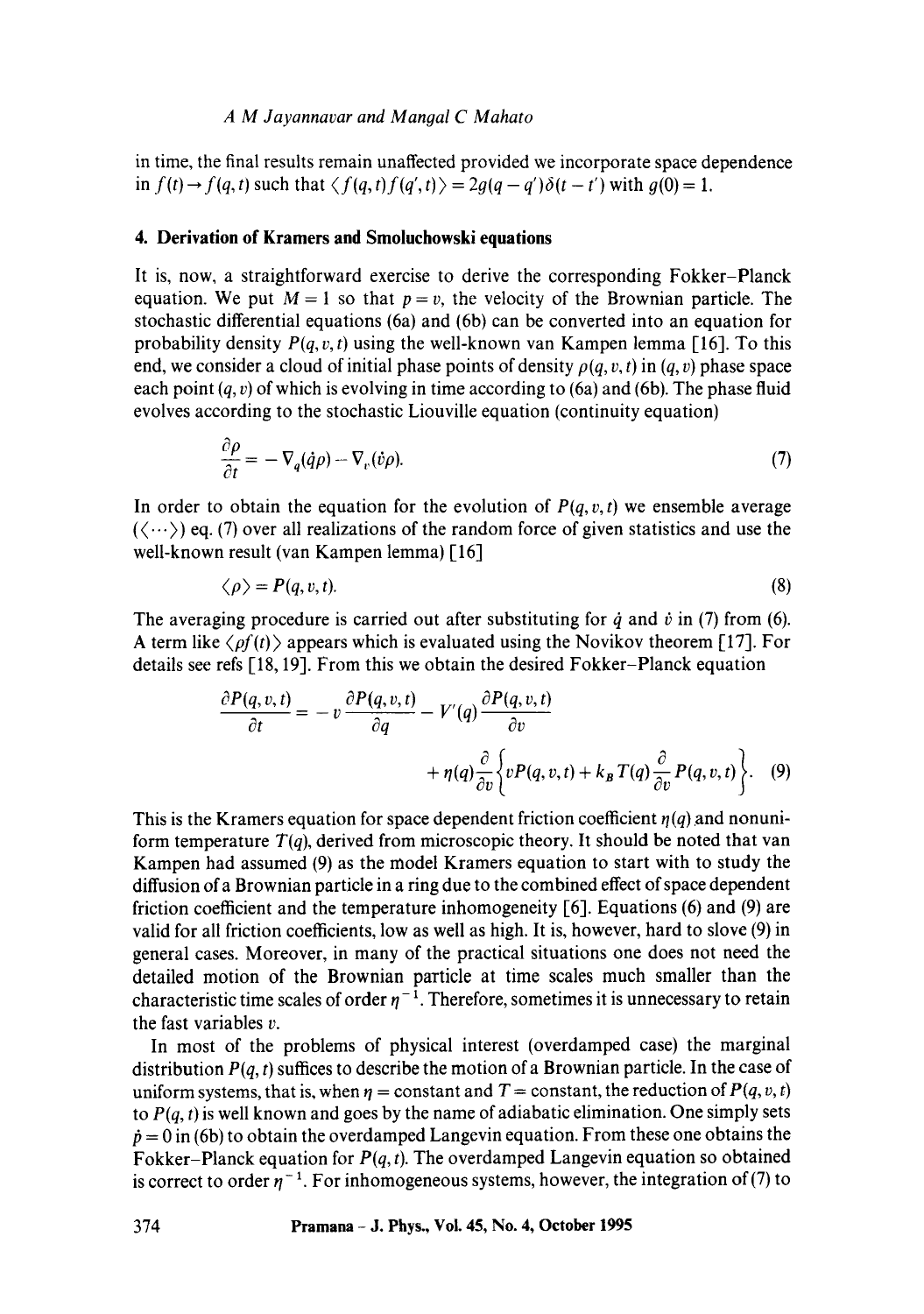#### *Brownian particle in an homogeneous medium*

obtain the equation for  $P(q, t)$  is not easy. Moreover, simply ignoring the p term in (6b) is not correct. For instance, the resulting marginal distribution function so obtained does not conform to the correct equilibrium distribution. However, Sancho *et al* [20] have given a systematic procedure to go over to the overdamped Langevin equation for a system with space dependent friction coefficient but at uniform temperature. The overdamped Langevin equation obtained by Sancho *et al* is correct to order  $\lceil n(q) \rceil^{-1}$ and leads to physically valid equilibrium distribution function.

Following the prescription of Sancho *et al* [20], we obtain the overdamped Langevin equation for an inhomogeneous system with nonuniform temperature field *T(q)* and is given as

$$
\dot{q} = -\frac{V'(q)}{\eta(q)} - \frac{1}{2\lceil \eta(q) \rceil^2} \left\{ T(q)\eta'(q) + \eta(q) \ T'(q) \right\} + \left( \frac{T(q)}{\eta(q)} \right)^{1/2} f(t), \tag{10}
$$

with

$$
\langle f(t)f(t')\rangle=2k_B\delta(t-t').
$$

The corresponding Fokker-Planck equation for the overdamped case (the Smoluchowski equation), with  $k_B$  set equal to 1, is

$$
\frac{\partial P(q,t)}{\partial t} = \frac{\partial}{\partial q} \frac{1}{\eta(q)} \left[ \frac{\partial}{\partial q} T(q) P(q,t) + V'(q) P(q,t) \right]. \tag{11}
$$

As pointed out earlier by van Kampen, the diffusion equation (11) in the absence of external potential has neither the form  $\partial P/\partial t = (\partial^2/\partial q^2)D(q)P(q)$ , nor  $\partial P/\partial t = (\partial/\partial q)$  $D(q)(\partial/\partial q)P(q)$ . It is clear that  $T(q)$  and  $\eta(q)$  influence the motion of the Brownian particle in different ways and their combined effect cannot be plugged together as the effect of an effective diffusion coefficient  $D(q)$ . We note that our equation (11) agrees with one of the forms obtained by van Kampen [6-8].

As already mentioned earlier the friction coefficient  $\eta(q)$  only affects the relaxation process and not the equilibrium distribution function in a constant temperature field. Given enough time the system finds its equilibrium state. In contrast, the case of nonuniform temperature field changes the concept of steady states. It can be readily verified that if the external potential is unbounded at infinity, i.e.,  $V(q) \rightarrow \infty$  as  $q \rightarrow \pm \infty$ , then the system evolves to a steady state  $P_s(q)$  obtained by setting the probability current equal to zero

$$
P_s(q,t) = \frac{C}{T(q)} \exp\left(-\int^q (V'(q)/T(q'))dq'\right)
$$
 (12)

where  $C$  is a normalization constant. The solution in no way resembles the distribution decided by the usual Boltzmann factor alone.  $P_s$  is not a local function of  $V(q)$ . The non-local dependence of  $P_{s}(q)$  on  $T(q)$  and  $V(q)$  forces the relative stability of the system in two different local minima to depend sensitively on the temperature profile along the entire pathway connecting the two minima [2-5], Moreover for particular choices of  $T(q)$  it may so happen that  $P_s(q)$  may show extrema at positions completely unrelated to the minima of the external potential  $V(q)$ . Such a system with nonuniform temperature field is inherently nonequilibrium and  $P_s(q)$  describes distribution of nonequilibrium steady states.